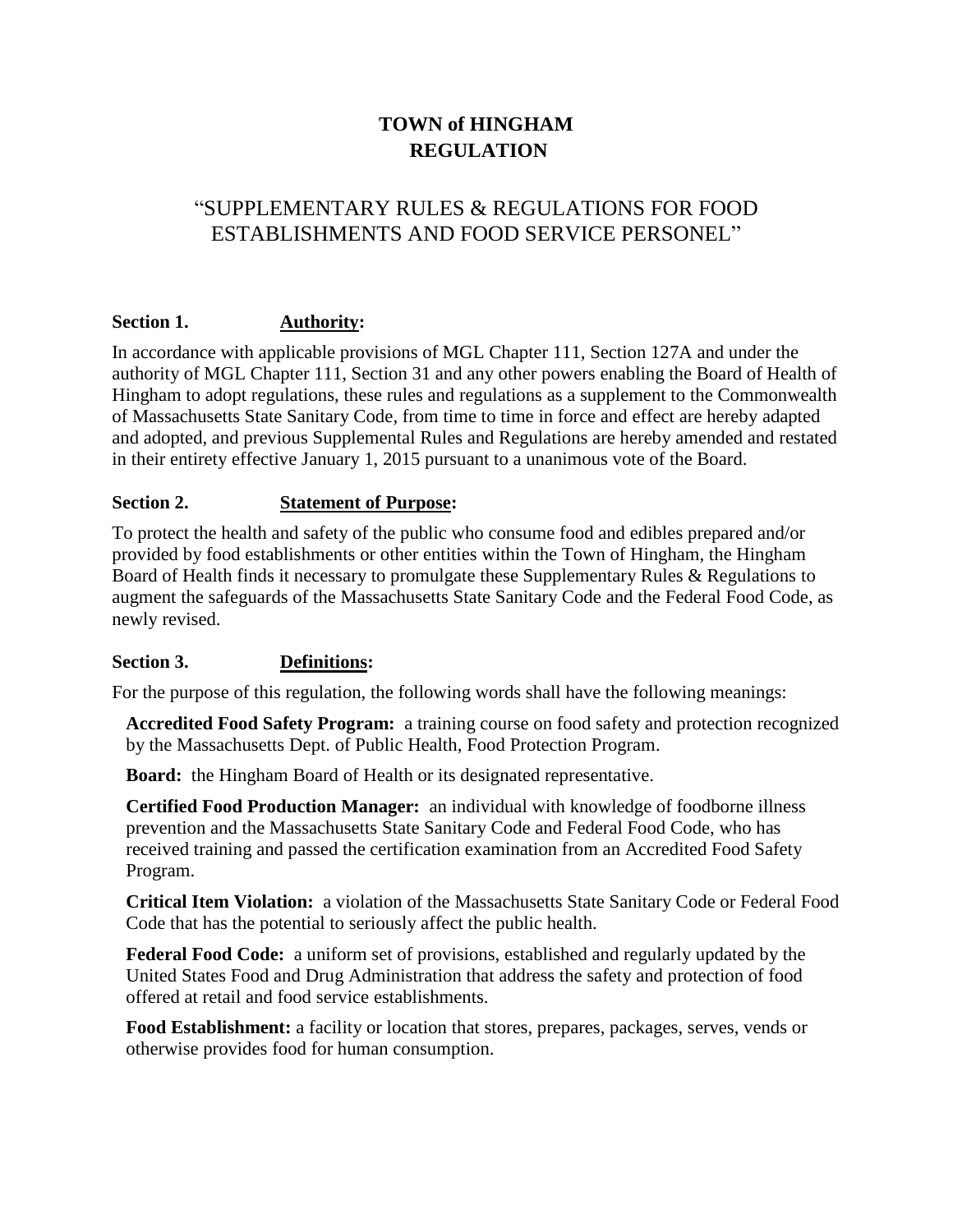**Food Handler:** an owner, operator, employee or individual working with unpackaged food, food equipment or utensils, or food contact surfaces.

**Hand Wash Sink:** a dedicated sink for the washing of a food handler's hands and distal arms located within a food service facility that is designated or approved by the Board for hand washing.

**Mobile Food Operations:** a movable or transportable food service facility that stores, prepares, packages, serves, vends or otherwise provides food for human consumption where consumption occurs off premises from the facility.

**Non-Critical Item Violation:** an infringement or misapplication of the Massachusetts State Sanitary Code or Federal Food Code that has the potential to adversely affect the public health.

**Order of Correction:** a written notice from the Board identifying a Critical Item Violation, Non-Critical Item Violation or violations that must be corrected within a timeline specifically identified in the order.

**Person In Charge:** an owner, operator or delegated employee of a food service facility who is directly responsible for overseeing the operations of the facility and its employees.

**Residential Kitchen:** a kitchen in a private home or equivalent food service facility used for preparation or packaging of food for consumption by the public.

**State Sanitary Code:** state regulation titled "State Sanitary Code Chapter X – Minimum Sanitation Standards for Food Establishments" (105 CMR 590.00) promulgated by the Massachusetts Department of Public Health.

**Temporary Food Establishment:** a facility or location that stores, prepares, packages, serves vends or otherwise provides food for human consumption on an incidental basis. The operator of a temporary food establishment must have a valid Food Establishment operation, located in Hingham or elsewhere, that serves as the central location from which the temporary food establishment's food is disseminated.

## **Section 4. Concurrent Regulations**:

- A. All Food Establishments, Mobile Food Operations and Residential Kitchens shall abide by all applicable requirements identified in the Massachusetts State Sanitary Code. The consequences of non-compliance to the State Sanitary Code are identified herein, pursuant to these supplemental rules and regulations.
- B. All Food Establishments connected to the public sewer system or septic system shall abide by all applicable requirements identified in the Town of Hingham, "Fats, Oil, and Grease Pretreatment Systems" (FOG-Regulation). The consequences of non-compliance to the FOG regulation are identified within the FOG-Regulation, however, the administrative procedures identified herein shall apply toward any sanction taken against a Food Establishment permit due to a FOG-Regulation infraction.
- C. All Food Establishments that generate rubbish or recyclables shall abide by all applicable requirements identified in the Town of Hingham, "Recycling and Dumpster Requirements within the Town of Hingham" (Dumpster-Regulation). The consequences of noncompliance to the Dumpster-Regulation are identified within the Dumpster-Regulation,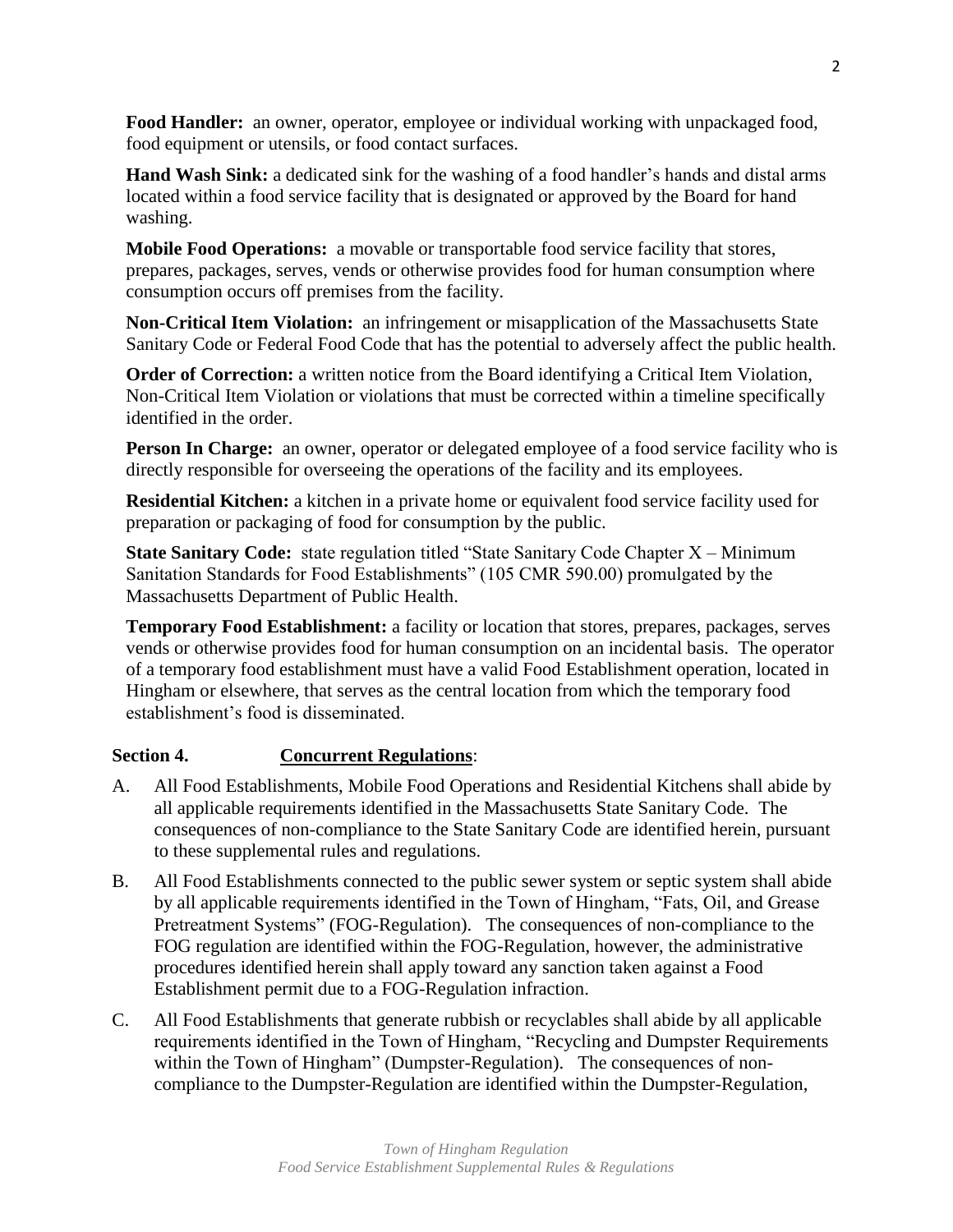however, the administrative procedures identified herein shall apply toward any sanction taken against a Food Establishment permit due to a Dumpster-Regulation infraction.

## **Section 5. Required Permits**:

- A. A Food Establishment, Mobile Food Operation, Residential Kitchen or Temporary Food Establishment operating in Hingham must possess a valid permit to operate issued by the Board, and pay the appropriate permit fee.
- B. An applicant for a Food Establishment permit, Mobile Food Operation permit, Residential Kitchen permit or Temporary Food Establishment permit shall identify a Person In Charge.
- C. A permit to operate a Food Establishment, Mobile Food Operation or Residential Kitchen shall be annual, and expire on December  $31<sup>st</sup>$  of the calendar year. Such permits may be renewed.
- D. A Temporary Food Establishment permit is only valid for the date(s), time and location specifically identified on the permit.
- E. Food service facility permits in Hingham are listed as the following categories: *FOOD ESTABLISHMENT:*
	- i. Food Service Grocery Class I
	- ii. Retail Food Class II
	- iii. Food Service (with liquor license) Class III
	- iv. Food Service (without liquor license) (take-out) Class IV
	- v. Prepackaged Food or Limited Food Preparation (incidentals) Class V
	- vi. Caterer
	- vii. Milk Storage
	- viii. Frozen Desert Manufacturer

*MOBILE FOOD OPERATION:*

- ix. Mobile Food Service
- x. Milk Vehicle

*RESIDENTIAL KITCHEN:*

- xi. Residential Kitchens
- *TEMPORARY FOOD ESTABLISHMENT:*
	- xii. Temporary Food Permit

## **Section 6. Critical Item Infractions**:

- A. Non-compliance to any requirement of the State Sanitary Code or Federal Food Code may constitute a Critical Item Violation.
- B. There shall be a Person In Charge of a Food Establishment, Mobile Food Operation, Residential Kitchen or Temporary Food Establishment on the premises during all hours of operation. In the absence of the Person In Charge, there shall be an alternate, acting as the Person In Charge, on the premises during all hours of operation.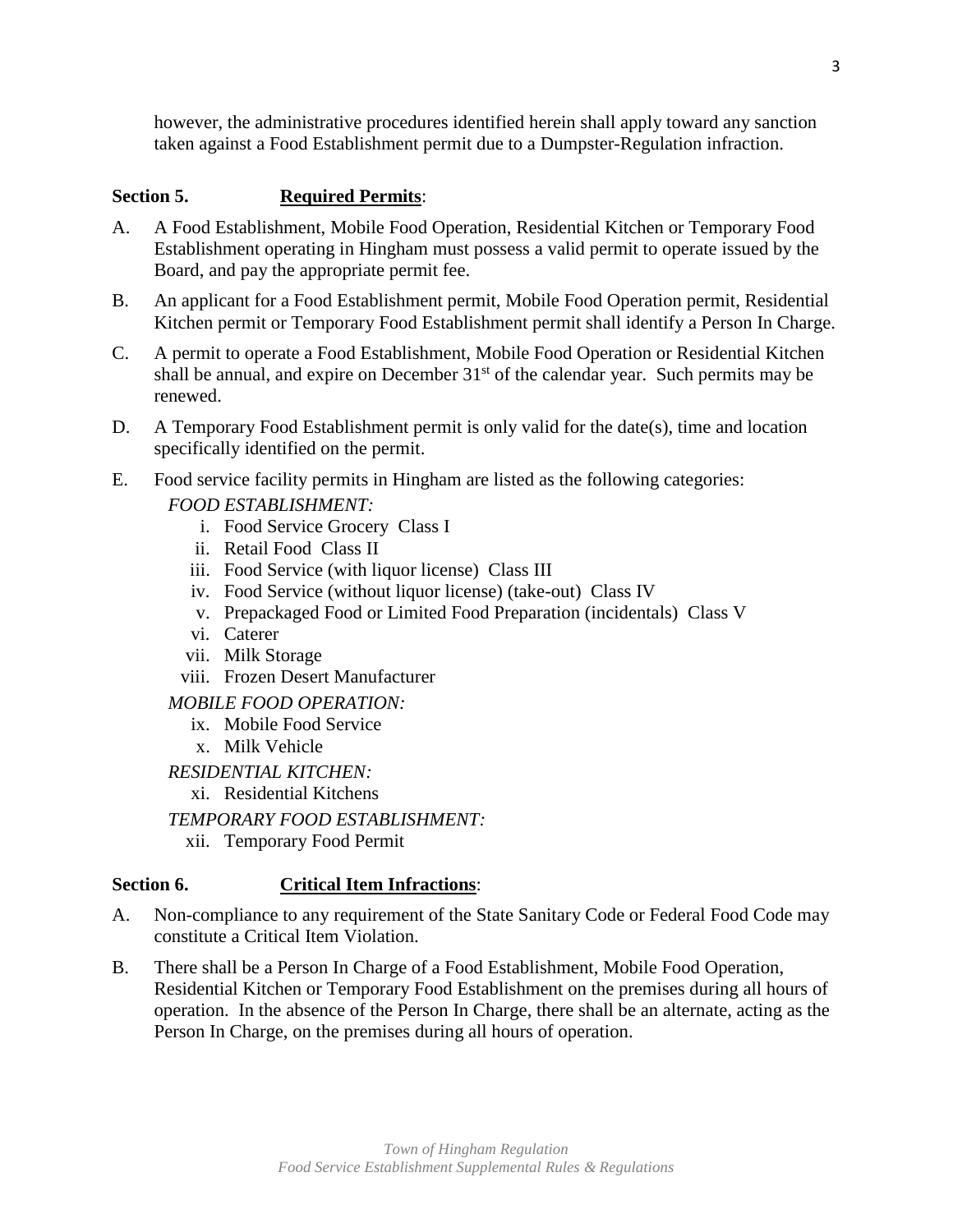C. Every Person In Charge or an alternate serving as the Person In Charge, shall be certified as a Certified Food Production Manager. Failure to adhere to this requirement would constitute a Critical Item Violation.

4

- D. All Food Handlers shall clean their hands and exposed portions of their arms immediately upon entering a food preparation area at the Hand Sink located closest to that preparation area before engaging in food preparation. This requirement is necessary regardless of whether the Food Handler will be downing gloves or not. Failure to adhere to this requirement would constitute a Critical Item Violation.
- E. All Mobile Food Operations shall offer a waste container and recycling receptacle for public use that the operator shall empty at his own expense. Mobile food operators shall control waste and collect recyclables in a manner that complies with the Town of Hingham Recycling and Dumpster regulations. Failure to adhere to this requirement would constitute a Critical Item Violation.

## **Section 7. Enforcement**:

- A. Enforcement of this regulation shall be by the Board.
- B. Any citizen who desires to register a complaint pursuant to this regulation may do so by contacting the Board through the Hingham Health Department and the Board shall conduct an investigation.

## **Section 8. Inspections**:

- A. It is the policy of the Board that all Food Establishments, Mobile Food Operations and Residential Kitchens will be inspected at least twice (2) yearly to assess compliance to the State Sanitary Code and these regulations. Said inspections will be unannounced and conducted during normal business hours.
- B. A Temporary Food Establishment is subject to unannounced inspection during the time that food preparation or food service is occurring. A condition of unimpeded access to an inspector is integral to a Temporary Food Establishment permit.
- C. After inspection, the Board's agent will complete an inspection report, (a 'Food Establishment Inspection Report'), identifying any Critical Item Violation or Non-Critical Item Violation identified during inspection. Said inspection report shall serve concurrently as an Order of Correction.
- D. Failure of a Person In Charge to sign receipt of an inspection report issued by the Board may result in a suspension of the food service facility's permit to operate.

## **Section 9. Violations**:

A. A written Order of Correction will be given to the Person In Charge of a Food Establishment, Mobile Food Operation, Residential Kitchen or Temporary Food Establishment by the Board, specifying the date and time of the inspection, the Critical Item Violation(s) and Non-Critical Violation(s) found, and information describing the right of the permit holder to an administrative hearing regarding the Order if such is requested in writing and filed with the Board within (10) days of the receipt of the Order.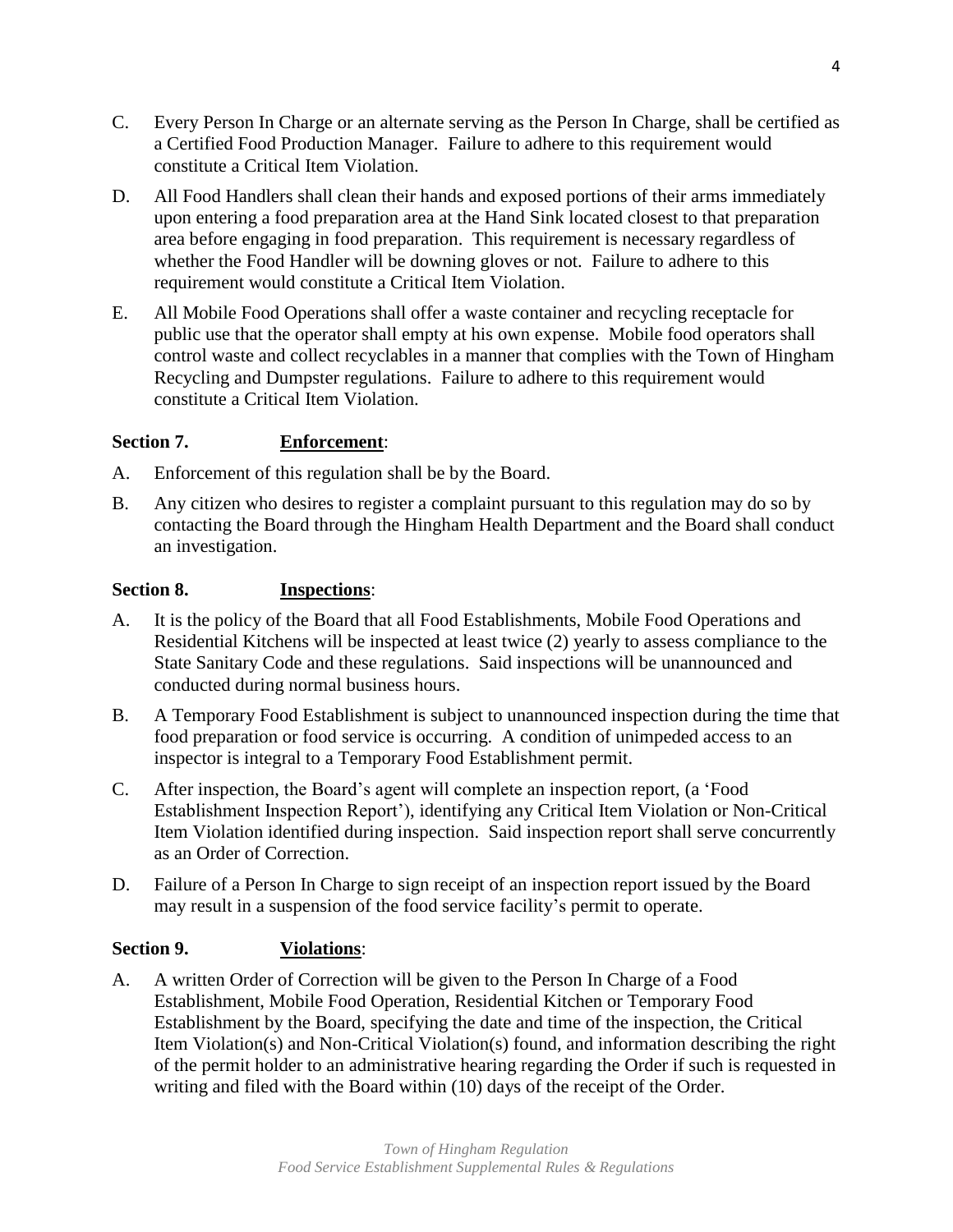- B. All violations listed in the Order of Correction shall be corrected within ten (10) days of the date of the written Order or within a period of time that has been specifically identified in the Order. Failure to comply with an Order within the correction period may result in suspension or revocation of the food service permit and cessation of food service facility's operation. A follow-up inspection at the end of the correction period will be conducted to ensure compliance with the Order of Correction.
- C. If a food service facility fails to correct a violation within the correction period, the permit holder and the Person In Charge of record will report for an administrative meeting with the Executive Health Officer. If, after this meeting, the permit holder fails to implement the written directives of the Executive Health Officer to correct the violations within ten (10) days of the administrative meeting or whatever period permitted by the Executive Health Officer, the permit holder will be required to show cause before the Board why said food service facility permit should not be suspended or revoked in accordance with the State Sanitary Code.
- D. Any person that violates any provision of this regulation may be fined or sanctioned under applicable laws as a civil offense. Fines and sanctions may include the following:

| $\mathbf{1}$ | Non-Critical Item Violation:                                           | Written warning |
|--------------|------------------------------------------------------------------------|-----------------|
|              | ii. Critical Item Violation:                                           | \$50 fine       |
|              | iii. Uncorrected Critical Item Violation: \$200 fine and/ or probation |                 |

iv. Reoccurring Critical Item Violation: \$500 fine and/or probation or suspension

Each Critical Item Violation shall constitute a separate fine.

Each day or portion thereof during which a violation continues may constitute a separate offense.

- E. The Board may additionally order the immediate suspension or revocation of a food service facility permit for any the following reasons:
	- (1) Any violation of this regulation deemed to be of an extraordinary serious nature;
	- (2) Repeated or reoccurring violations of this regulation;
	- (3) Interference with an agent of the Board in the performance of his or her official duty pursuant to this regulation;
	- (4) Failure of a permit holder to comply with a written directive relative to this regulation;
	- (5) Failure to adequately maintain required records or logs pursuant to this or other applicable regulation; or
	- (6) Keeping or submitting any misleading or false record, log or document required by this or other applicable regulation.

The effective date and length of a suspension will be determined by the Board.

F. Any person violating the provisions of this regulation may be liable to the Town of Hingham for any loss, expense or damage, including consequential damage, caused by such violation.